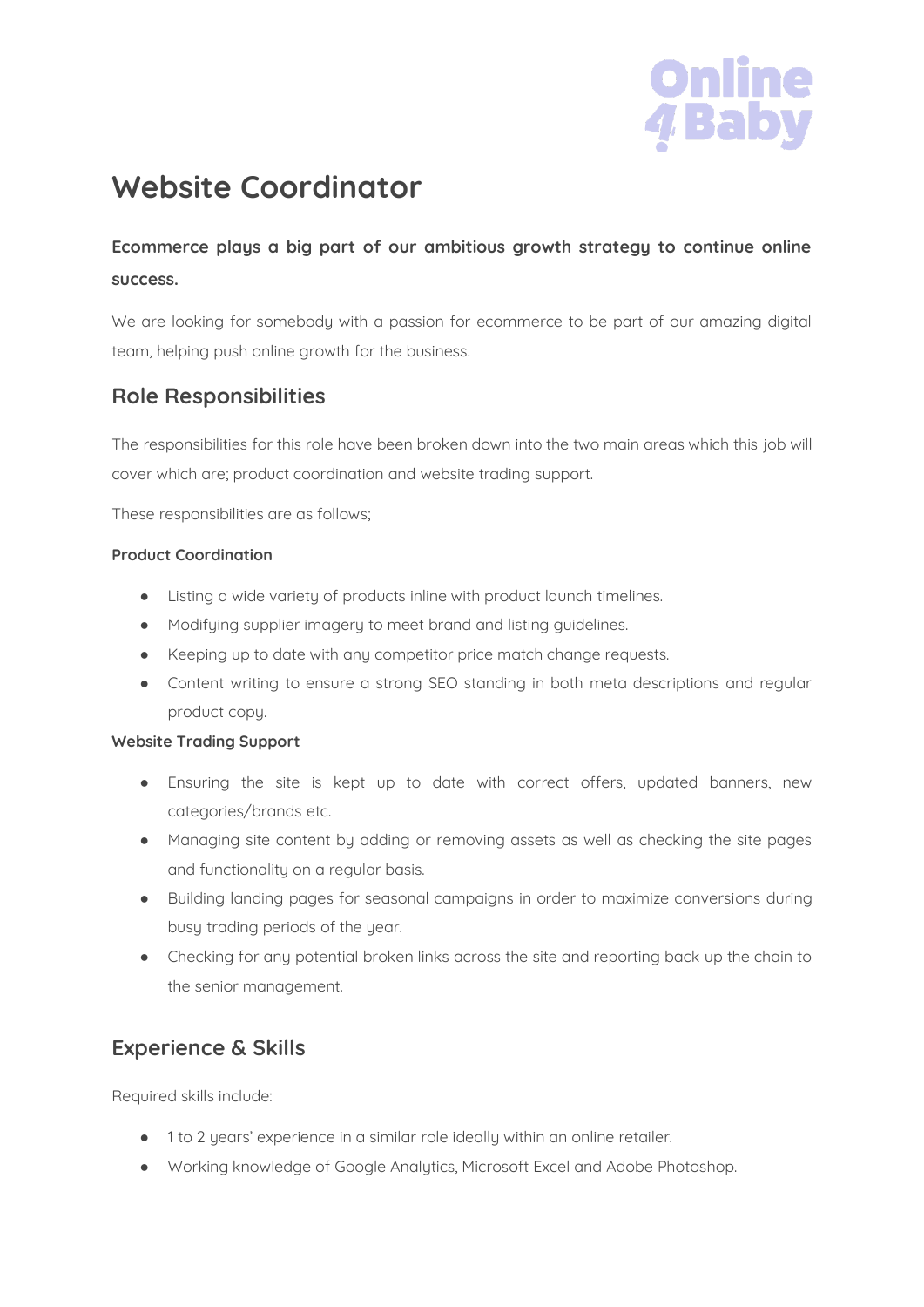

- A good understanding of SEO principles.
- Exceptional communication skills with the ability to work collaboratively with a wider team.
- Analytical skills, able to provide an insight from data collected.
- Keen eye for detail and experience working to a high level of accuracy.
- Ability to adapt to and learn new systems.

Desirable skills include:

- Previous use a variety of systems including;
	- Magento/Adobe Commerce
	- Attraqt
	- Akeneo
	- Brightpearl

#### **Working Hours**

Please note this is a full-time, permanent position with an immediate start date, salary will reflect experience and will be discussed during the interview.

● Working hours are 8:30am-5pm, Monday to Friday.

## **Who Are We?**

We are the UK's leading online baby retailer, ranked best in practice by the Which? Consumer Guide 2021. Established in 1987 we are a family-run business who pride ourselves on providing highquality yet affordable nursery goods for parents working with leading brands including Joie, Mamas and Papas, My Babiie, Chicco, Snuz, Ickle Bubba and Cosatto to name a few.

## **Why Work Here?**

We have experienced double-digit growth over the past 2 years and our team has more than doubled in size, there are no signs of us slowing down anytime soon making it an incredibly exciting time to join us. We have a creative and energetic workplace where no 2 days are the same.